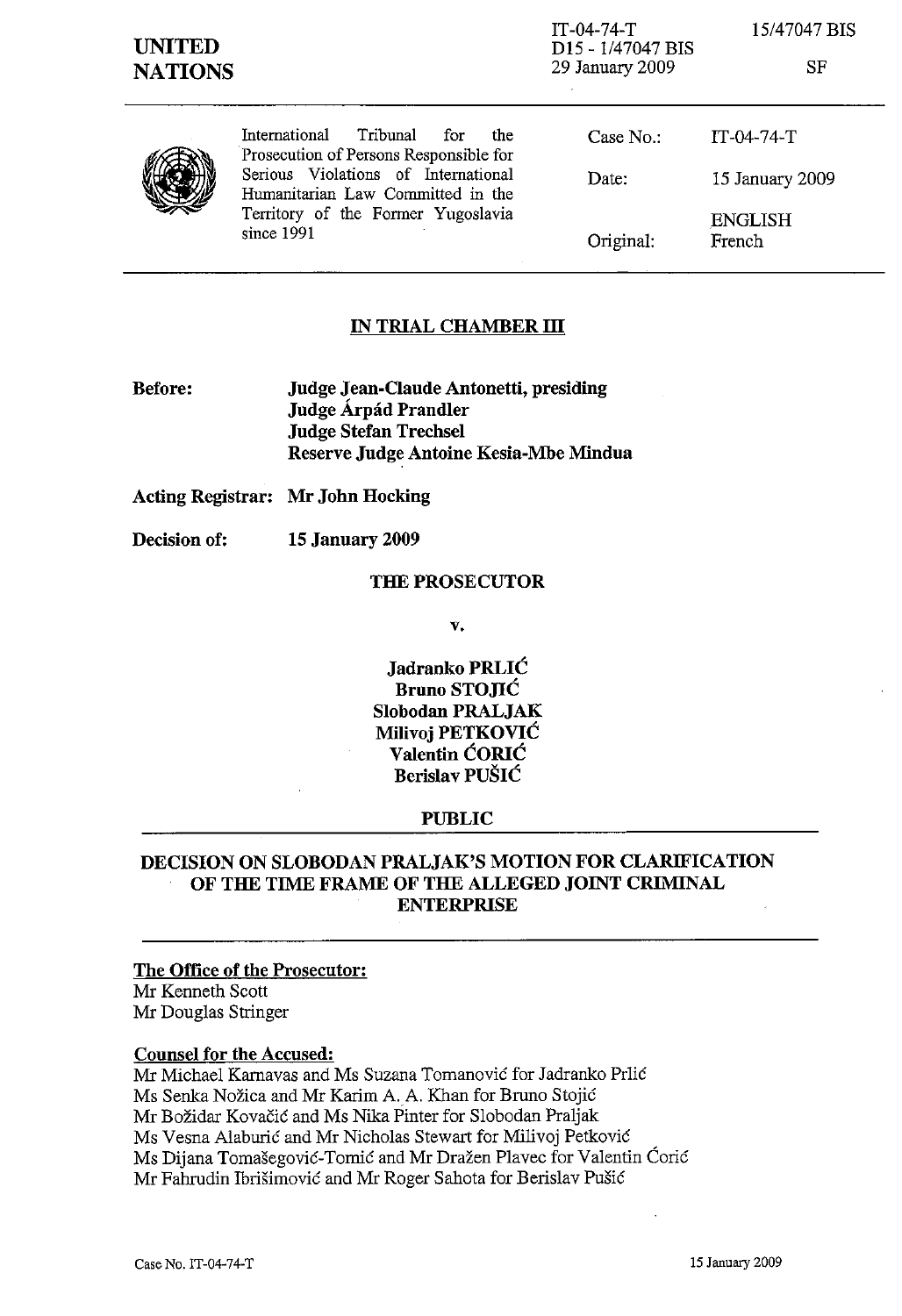**TRIAL** CHAMBER III ("Chamber") of the International Tribunal for the Prosecution of Persons Responsible for Serious Violations of International Humanitarian Law Committed in the Territory of the Former Yugoslavia since 1991 ("Tribunal"),

SEIZED of "Slobodan Praljak's Motion to Clarify the Time Frame of the Alleged Joint Criminal Enterprise", filed on 27 November 2008 by Counsel for the Accused Praljak ("Praljak Defence"), in which the Praljak Defence requests that the Chamber rule that the alleged joint criminal enterprise ended in April 1994 and/or order the Office of the Prosecutor ("Prosecution") to specify when it considers the joint criminal enterprise to have ended, and to decide that the same standards which applied to the Prosecution, as regards the admission of evidence that is tenuously linked to the present case, shall apply to the Defence teams ("Motion"),

NOTING the "Prosecution Response to Slobodan Praljak's Motion to Clarify the Time Frame of the Alleged Joint Criminal Enterprise", filed by the Prosecution on 5 December 2008, in which it requests that the Chamber deny the Motion ("Response"),

NOTING "Slobodan Praljak's Request for Leave to Reply to the Prosecution's Response to Slobodan Praljak's Motion to Clarify the Time Frame of the Alleged Joint Criminal Enterprise and Slobodan Praljak's Reply to the Prosecution Response", filed by the Praljak Defence on 5 December 2008 ("Request for Leave to Reply"),

NOTING the oral ruling of the Chamber of 25 November 2008, in which the Chamber stated its position to the Parties regarding the scope *ratione temporis* of the second amended indictment of 11 June 2008 ("Indictment") and on the admissibility of evidence relating to facts before and after the material period as alleged in the Indictment, ("Oral Ruling of 25 November 2008"), $^1$ 

CONSIDERING that in support of the Motion, the Praljak Defence first argues that since the wording of paragraph 15 of the Indictment indicates the date of April 1994 and the facts alleged in the Indictment do not continue after April 1994, the period relevant to the joint criminal enterprise should end in April 1994; that if the Prosecution intended to allege that the joint criminal enterprise had not ended in April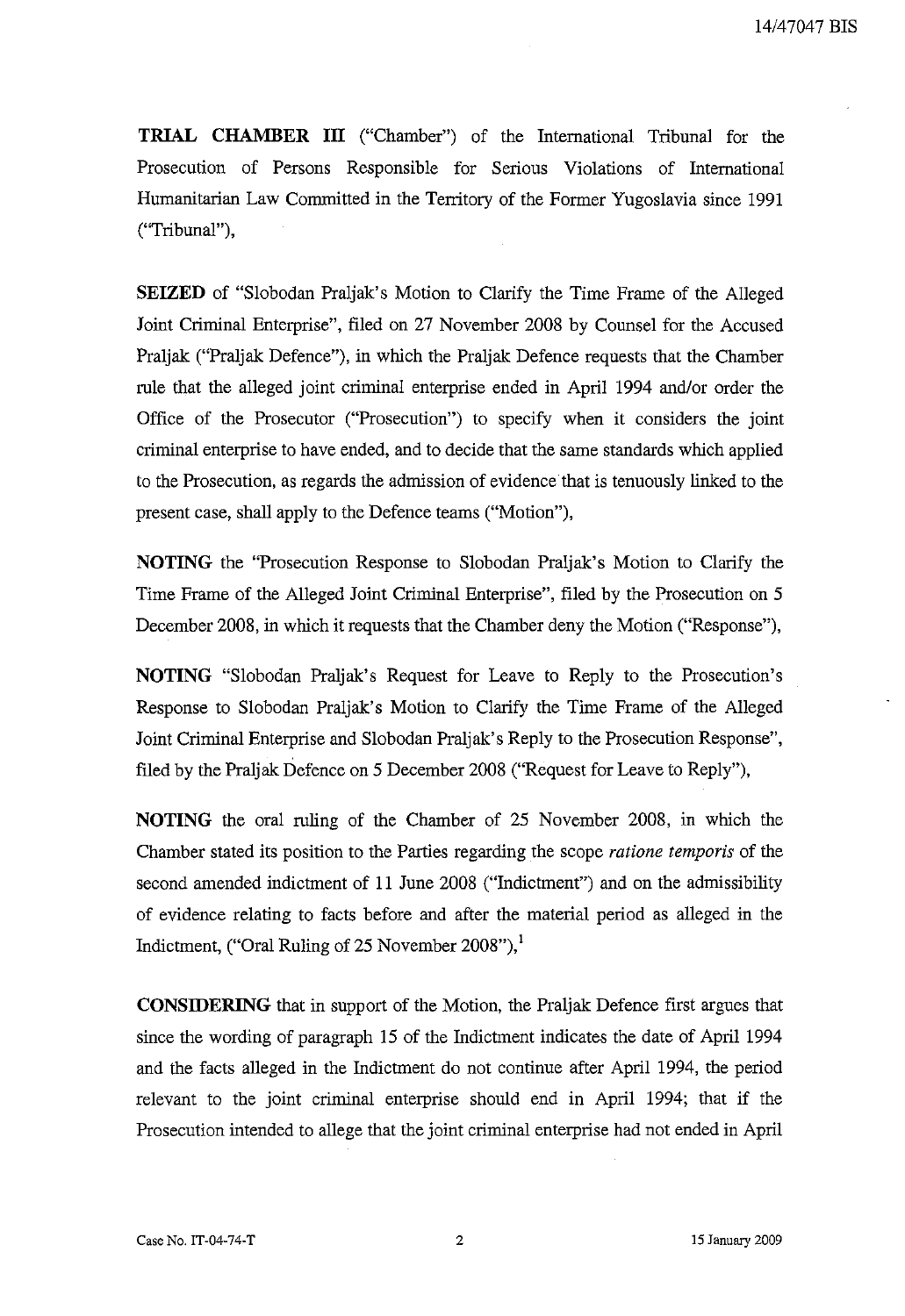1994 but continued after that date, it should have stated this clearly and unambiguously in the Indictment, and it should have alleged facts in support of a theory expanding the joint criminal enterprise beyond April 1994, $2$ 

**CONSIDERING** that the Praljak Defence next submits that on several occasions the Prosecution has recently made contradictory statements concerning the time frame of the joint criminal enterprise, and that these assertions confuse the theory put forth by the Prosecution concerning this time frame, if indeed, according to the Praljak Defence, the Prosecution even has a specific theory on this point,<sup>3</sup>

**CONSIDERING** that the Praljak Defence submits that the Oral Ruling of 25 November 2008 has not settled the issue of the date when the joint criminal enterprise ended. $4$ 

**CONSIDERING** that the Praljak Defence holds that this is a crucial point, and the fact that the end date of the joint criminal enterprise is not sufficiently explained constitutes an obstacle to the preparation of its defence, $\frac{5}{3}$ 

**CONSIDERING** that, as a result, the Praljak Defence requests that the Chamber rule that the alleged joint criminal enterprise ended in April 1994 and/or order the Prosecution to specify when it considers the criminal enterprise to have ended,<sup>6</sup>

**CONSIDERING** that the Praljak Defence further requests equal application of the standard for the admission of evidence which led to the adrnission of certain prosecution evidence even though, according to the Praljak Defence, that evidence was very tenuously linked to the present case,<sup>7</sup>

**CONSIDERING** that from the terms of the Motion the Chamber understands that the Praljak Defence is in fact requesting equal application of the same standard for the admission of evidence from after the material period alleged in the Indictment, which is said to have applied to the Prosecution up to this stage of the trial,

<sup>&</sup>lt;sup>1</sup> Transcript in French ("T(F)"), pp. 34937-34939.

<sup>2</sup> Motion, paras. 18-26.

<sup>&</sup>lt;sup>3</sup> Motion, paras. 27-33.

<sup>4</sup> Motion, paras. 1 and 34.

<sup>5</sup> Motion, paras. 35-37.

 $<sup>6</sup>$  Motion, paras. 2, 40 and 41.</sup>

 $7$  Motion, paras. 23-26 and 41.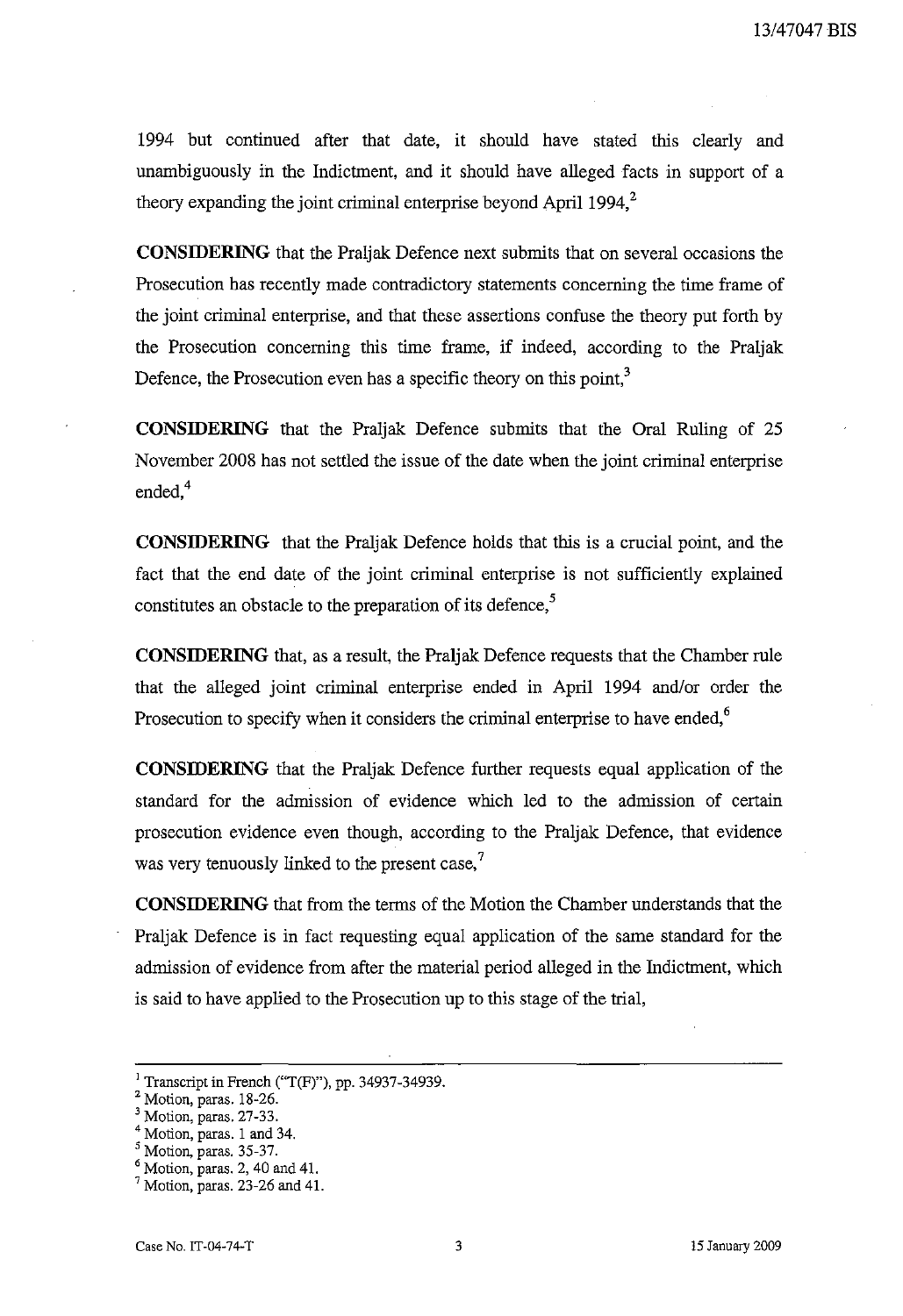**CONSIDERING** that in its Response, the Prosecution submits that the Praljak Defence continues to confound the issue of the Accused Slobodan Praljak's responsibility for the offences charged against him, on the one hand, and the issue of the relevance of the evidence adduced to establish these offences, on the other hand, when in fact these two issues have already been considered and settled previously,<sup>8</sup>

**CONSIDERING** that, as regards the first issue, the Prosecution argues that the offences for which the Accused Slobodan Praljak is allegedly responsible are clearly set out in paragraphs 218 to 230 of the Indictment, in particular in Counts 1 to 26, and that his responsibility for the crimes charged in the Indictment can never be expanded, $9$ 

**CONSIDERING** that the Prosecution submits that the Motion in reality seeks to challenge the form of the Indictment and, as a result, raises a preliminary point that was not only settled in the pre-trial stage, but also may not be raised at this advanced stage of the proceedings pursuant to Rule 72 (A) of the Rules.<sup>10</sup>

**CONSIDERING** that, as regards the second issue, the Prosecution argues that the relevance of evidence is not determined by its date but rather by what it tends to prove, such that evidence before or after the time frame of an offence may be relevant in a case to establish the existence of that offence, $<sup>11</sup>$ </sup>

**CONSIDERING** that the Prosecution adds that the issue of the relevance of evidence before or after the time frame of an offence was discussed before the Chamber on several occasions.<sup>12</sup> and that the Defence teams themselves have made use of such evidence, <sup>13</sup>

**CONSIDERING** finally that the Prosecution argues that the Praljak Defence has taken out of context the alleged contradictory statements made by the Prosecution which form the basis for the Motion.<sup>14</sup>

<sup>8</sup> Response, paras. 2 and 4.

<sup>&</sup>lt;sup>9</sup> Response, paras. 2 and 5.

<sup>10</sup> Response, para. 5.

<sup>&</sup>lt;sup>11</sup> Response, para. 10.

<sup>&</sup>lt;sup>12</sup> Response, paras. 6 to 9.

<sup>&</sup>lt;sup>13</sup> Response, para. 16.

<sup>&</sup>lt;sup>14</sup> Response, paras. 12 to 14.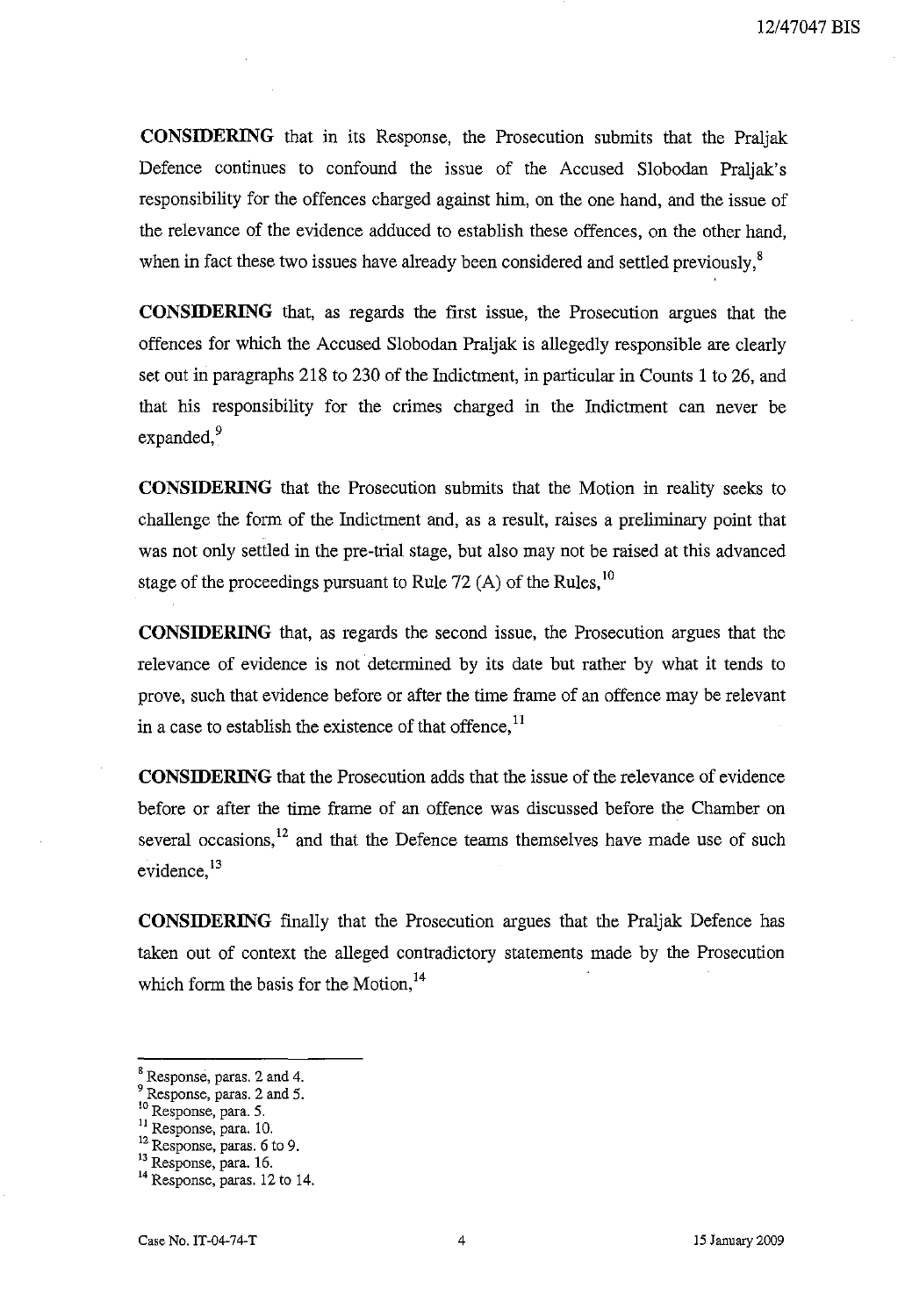**CONSIDERING** as a preliminary point that the Chamber finds that the Motion is not strictly speaking a request for clarification of the Oral Ruling of 25 November 2008, but rather a new motion requesting that the Chamber rule on the end date of the joint criminal enterprise as alleged in the Indictment, and decide that the same standards which applied to the Prosecution, as regards the admission of evidence before and after the material period as alleged in the Indictment, shall also apply to the Defence teams,

**CONSIDERING** that the Chamber was not seized of this specific request when it rendered its Oral Ruling of 25 November 2008,<sup>15</sup>

**CONSIDERING** as a result that the Chamber will deal with the Motion as a new application,

**CONSIDERING** that the Chamber next decides to reject the Praljak Defence Request for Leave to Reply since it fails to demonstrate how the circumstances are sufficiently compelling for the Chamber to grant its request and puts forth no new argument not already raised in the Motion,<sup>16</sup>

**CONSIDERING** that according to Article 21 (4) (a) of the Statute of the Tribunal ("Statute"), any accused person has the right "to be informed promptly and in detail in a language which he understands of the nature and cause of the charge against him",

**CONSIDERING** that according to settled Tribunal jurisprudence, Articles 18 (4), 21  $(2)$ , 21  $(4)$  (a) and 21  $(4)$  (b) of the Statute, as well as Rule 47  $(C)$  of the Rules require the Prosecution to set out the material facts which justify the charges made in the Indictment; that in order for an Indictment to be considered sufficiently specific, it must plead the material facts with enough detail to inform a defendant clearly of the charges brought against him so that he may prepare his defence.<sup>17</sup>

**CONSIDERING** that when an Indictment alleges the existence of a joint criminal enterprise it must plead, among the material facts that will assist the Defence in the

<sup>15</sup> *See* T(F) pp. 34937-34939.

<sup>&</sup>lt;sup>16</sup> See revised version of the Decision Adopting Guidelines on Conduct of Trial Proceedings, 28 April 2006, para. p.

*<sup>17</sup>Prosecutor v. Kupreskic et al.,* Case No. IT-95-16-A, Appeals Judgement, 23 October 2001, para. 88; *Prosecutor v. Krnojelac,* Case No. IT-95-25-A, Appeals Judgement, 17 September 2003, para. 131;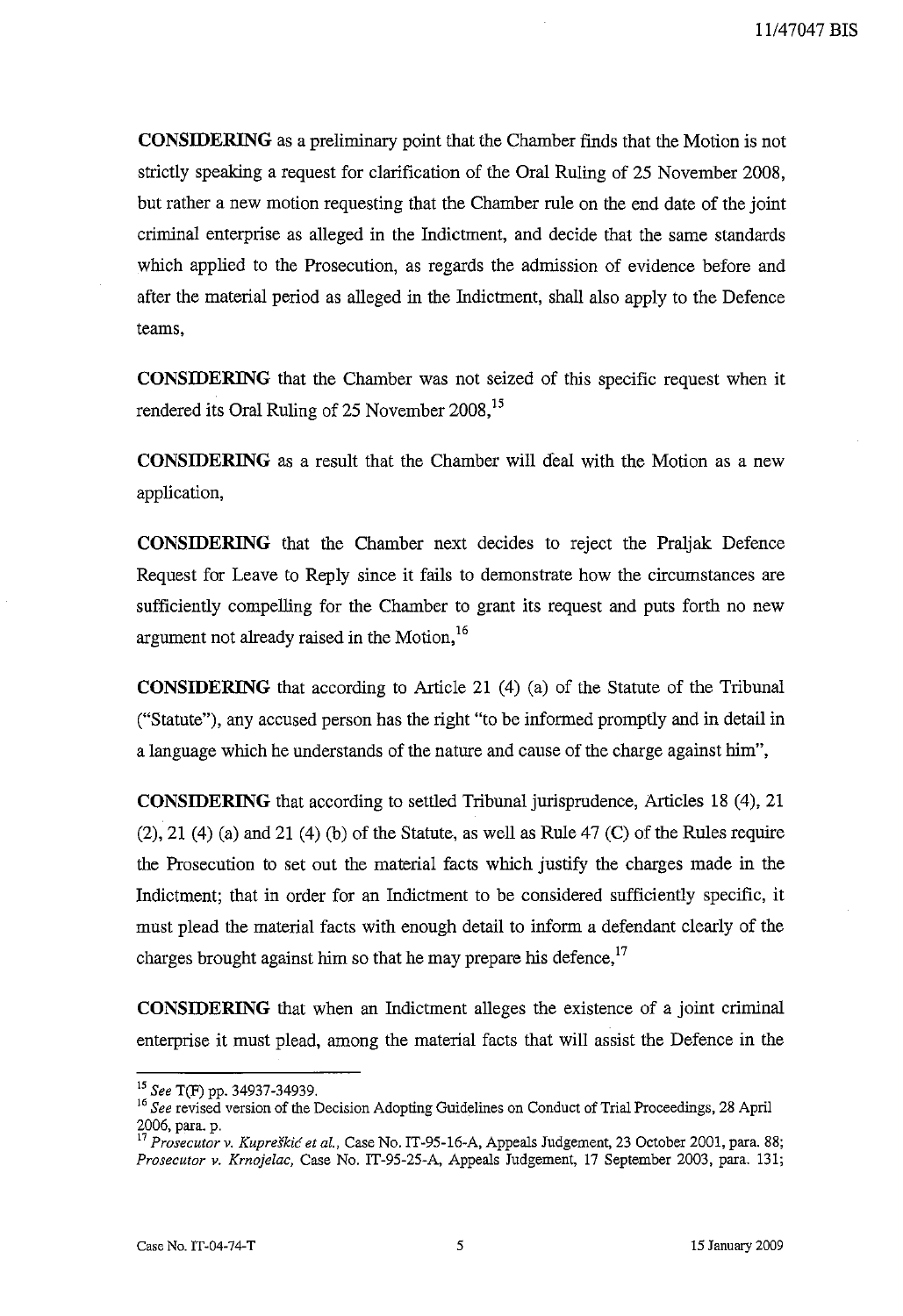preparation of its case, the time when this enterprise is alleged to have existed or the period which it is alleged to have covered.<sup>18</sup>

**CONSIDERING** that in the present case, the period covered by the joint criminal enterprise alleged in the Indictment is set out in paragraph 15 thereof, and is worded as follows:

"From on or before 18 November 1991 to about April 1994 and thereafter, various persons established and participated in a joint criminal enterprise to politically and militarily subjugate [...] Bosnian Muslims and other non-Croats [...]."

**CONSIDERING** that the Praljak Defence argues that the end date of the joint criminal enterprise as alleged in the aforementioned paragraph 15 is not pleaded with sufficient detail and constitutes an obstacle to the preparation of its defence,

**CONSIDERING** that the Chamber first notes that the complaint that the time frame of the joint criminal enterprise is not pleaded with sufficient detail in the Indictment was already raised by the Defence teams in the pre-trial stage of this case, more. specifically in the context of the preliminary motions submitted by the Defence teams in accordance with Rule 72 (A) (ii) of the Rules alleging defects in the form of the indictment, and that Trial Chamber I, handling the pre-trial phase of this case, disposed of it in a decision of 22 July 2005,<sup>19</sup>

**CONSIDERING** that, accordingly, in the Decision of 22 July 2005, Trial Chamber I dismissed this complaint by ruling that:

"The Chamber is satisfied that the Prosecution sufficiently informs the Accused of the nature, time-frame, geographical frame, criminal objective, form of the JCE [...]. In relation to the Defence's complaint that the time-frame of the JCE is only approximate, the Chamber emphasises that the Prosecution's duty is to inform the Defence of a temporal time-frame as precise as possible. The degree of accuracy may vary dependiug on the determination of the issue. For instance, the Prosecution is expected to provide the Defence with exact dates and locations when alleging attacks of villages when possible. The Prosecution is not expected to give the exact dates of the beginning of a plan which need not to be prearranged to exist but to

*Prosecutor v. Blaskic,* Case No. IT-95-14-A, Appeals Judgement, 29 July 2004, para. 209; *Prosecutor v. Naletilic et* 01., Case No. IT-98-34-A, Appeals Judgement, 3 May 2006, para. 23.

<sup>18</sup> *Prosecutor v. Kvocka et 01.,* Case No. IT-98-30/1-A, Appeal Judgement, 28 February 2005, para. 28; *Prosecutor v. Simic,* Case No. IT*-95-9-A,* 28 November 2006, Appeals Judgement, para. 22.

<sup>19</sup>*Prosecutor v. Prlic et* 01., Case No. IT-04-74-PT, Decision on Defence Preliminary Motions Alleging Defects in the Form of the Indictment, 22 July 2005 ("Decision of 22 July 2005"), para. 20.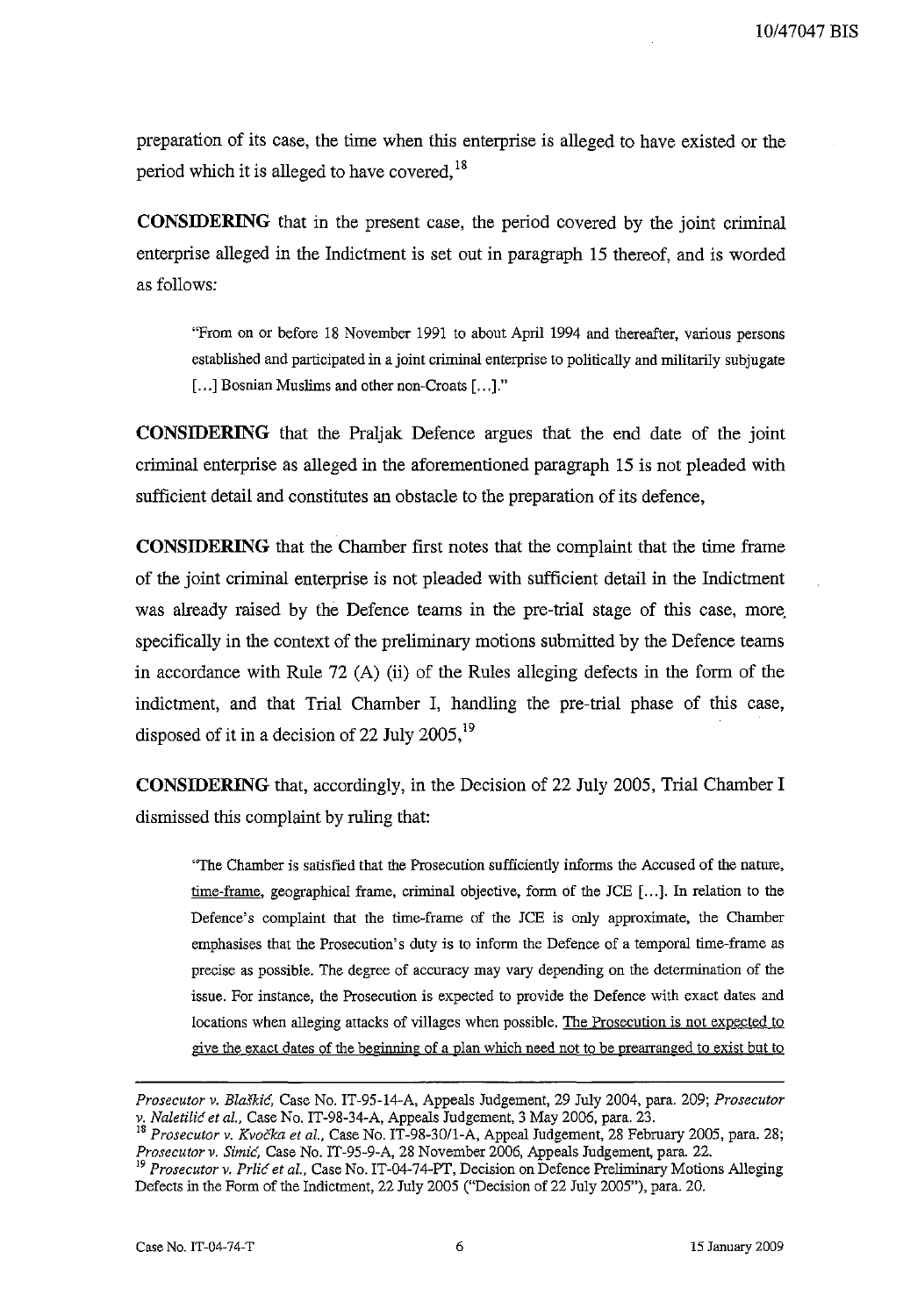inform, including approximately if accuracy is not possible, the Defence of what it believes is the temporal time-frame of the ICE based on the elements of the case. The determination of the exact dates, if possible, at which the ICE commenced and ended is a matter for resolution **at trial.,,20**

**CONSIDERING** as a result that Trial Chamber I has already held that the period covered by the joint criminal enterprise as alleged in the Indictment is sufficiently pleaded and that an exact date when this enterprise ended need not necessarily be pleaded in the Indictment,

**CONSIDERING** next that the Chamber cannot agree with the Praljak Defence argument which states that three recent statements made by the Prosecution in court during the hearing of three witnesses are of such a nature as to confuse the time frame of the joint criminal enterprise alleged in the Indictment.<sup>21</sup>

<sup>&</sup>lt;sup>20</sup> Prosecutor v. Prlić et al., Case No. IT-04-74-PT, Decision on Defence Preliminary Motions Alleging Defects in the Form of the Indictment, 22 July 2005, paras. 20 and 21 (emphasis added).

<sup>&</sup>lt;sup>21</sup> Motion, paras. 27-33. The relevant contentious passages read as follows (a) T(F), pp. 34225-34226, hearing of 4 November 2008:

**<sup>&</sup>quot;JUDGE ANTONETTI: Mr. Scott, do you wish to respond? But you haveresponded a few weeks ago when you said that as far as you were concerned, the ICE still prevailed after theWashington agreement. Isn't that** \_ **what yousaid?**

**MR. SCOTT: Yes, Your Honour, in this sense, and that is that we -- what the Prosecution's case is and the Chamber mayultimately agree or disagree, butit's theProsecution case that** Herceg-Bosna **represented a long**term **project that did not end with Washington or Dayton, and the reason that's relevant is because among - among other things is becausethe Defencehas repeatedly said it wastemporary, it was provisional, it wouldn't last after the war, and this witness -- the further answer is this witness himself has this afternoon said everything that theBosnian Croats andtheHDZ was trying to do to implement theWashington Agreement and everything that was being done andtheywereholding out becausethey didn't wantto organise this institution or they** didn't want to do this or they couldn't pay the customs revenue [...] ("First Statement").

<sup>(</sup>b) T(F), pp. 34585-34586, hearing of 13 November 2008:

<sup>&</sup>quot;MR. SCOTT: Excuse me, Your Honour, and I apologise to my colleague who is obviously extremely capable, **butbecauseof the long history of theseissues in this case andbecauseof some of the comments thathave been mademy lead counselon the other side, I think it's appropriate for me to address the matter, with the Court's indulgence. Thank you. Your Honour, this is not a new issue, and the fact that Mr. Karnavas hopefully, whether he intended to or not, perhaps has assisted the Chamber in seeing, in fact, the direct relevance of this issue. What this shows and what Mr. Karnavas has just, indeed, explained to the Chamber is the utter consistency of this political view and political Chamber, or political - excuse me - programme, political programme from 1991 to at least 2001 to create a Croat entity. We go back to the Livno question -- excuse me. We go back to the Livno question that we've seen again in the last few days, February 1992. "The formulation of thereferendum we wantis one of each constituent people in three separate areas (cantons)." It's exactly the same,andthe only thingtheProsecution has saidin response to Defence allegations along the way thatthisisn't, you know, this is not -- thisis not relevant. This was only a temporary thing. It was only during the war. We neverintended to do this.It's all been a long-term consistent programme, a third entity. A third** entity. And that's the point." ("Second Statement")

<sup>(</sup>c) T(F) p. 34834, hearing of 18 November 2008:

**<sup>&</sup>quot;[MR. KARNAVAS] Wereyou aware of this, as you were the finance -- theheadof theFinance Department, that these sortsof monieswere corning in andthat the Sarajevo government hadaccess to this sortof resources in financing its military?**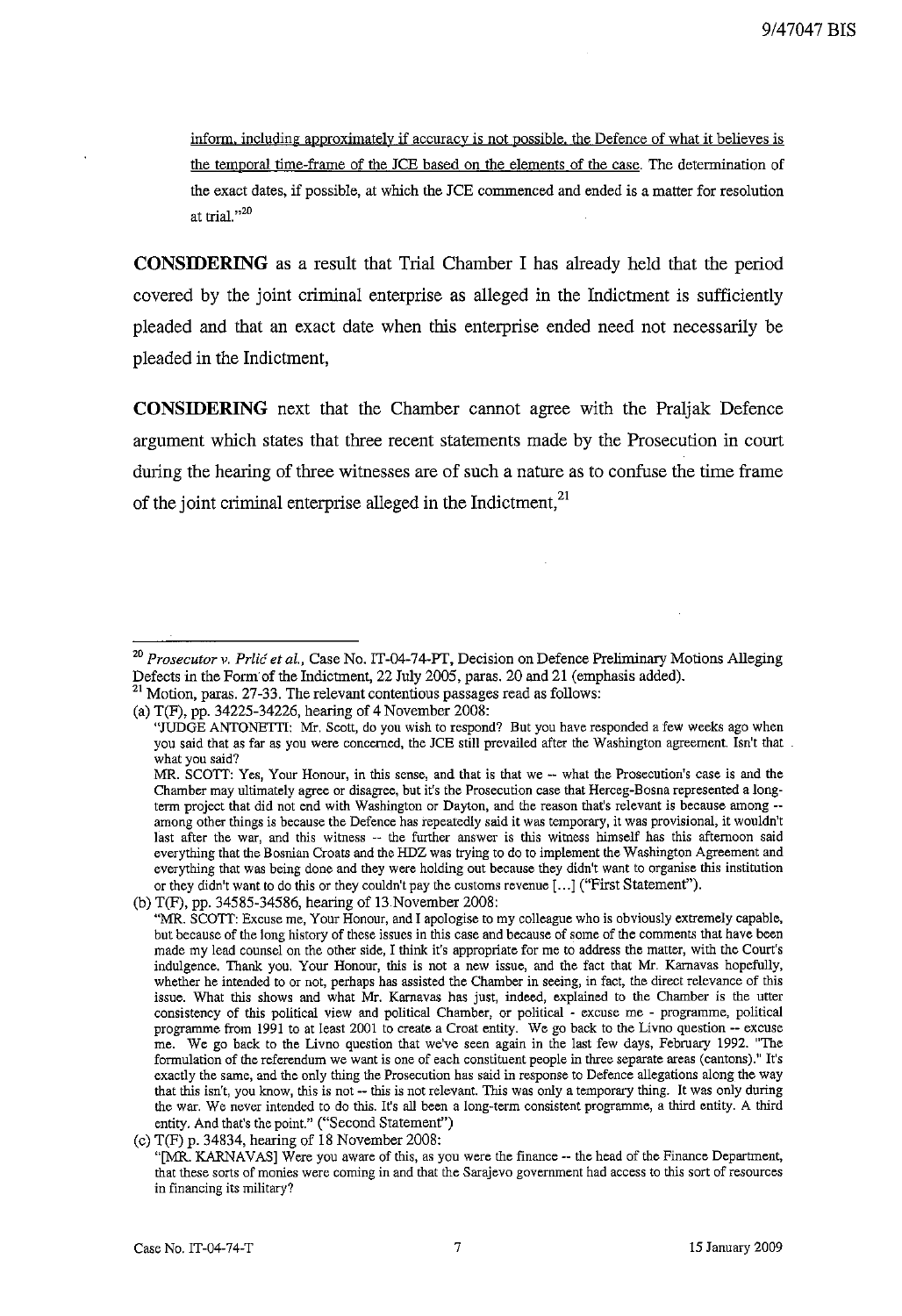**CONSIDERING** that, after arguing that the end date of the joint criminal enterprise as alleged in the aforementioned paragraph 15 was not sufficiently pleaded, the Praljak Defence submits, in support of the alleged confusion created by the Prosecution's statements, that the alleged joint criminal enterprise ended in April 1994 and that, consequently, any reference to the continuation of the joint criminal enterprise beyond this date would be contradictory and of such a nature as to confuse the Prosecution's theory on the time frame of the joint criminal enterprise,

**CONSIDERING** that the Chamber is of the opinion that such an argument lacks foundation since it is based on the erroneous premise that the joint criminal enterprise as alleged in the Indictment ended in April 1994, although the period covered by the joint criminal enterprise as worded in paragraph 15 of the Indictment does not end on that date,

**CONSIDERING** that the Chamber does not rule out the possibility that a jomt criminal enterprise may have existed before or after the material period referred to in the other paragraphs of the Indictment, namely the period between 18 November 1991 and April 1994, and therefore ended in April 1994; that it will be up to the Chamber to determine, at the end of the trial, after all of the evidence has been tendered into the record, the existence of any joint criminal enterprise and, if possible, the end date of any joint criminal enterprise,

**CONSIDERING** however that the Chamber recalls that in order to hold the six accused responsible for the crimes alleged in the Indictment, it must necessarily be established, first, that the crimes for which the responsibility of the six Accused is alleged were committed during the material period alleged in the Indictment and, second, that the acts or omissions of the six accused, which provide the basis for their responsibility under Article 7 (1) and 7 (3) of the Statute, took place during the material period as charged, and that at the time of these acts or omissions, the six

**A. At thetime, I was not aware of that. We didn't have information to thateffect.**

**Q. Let me go on to -- what aboutafterwards, because, you know, I don't want to be testifying, butit's a pretty** widely-known secret, what has been going on in Bosnia for several years, so could you tell us a little bit? **MR. SCOTT: Excuse me, Your Honour. The relevant time period, to the extent it affects this case, would be** back to the time of the mid-1990s and when this was happening, and -- excuse me, excuse me. You don't have **to -- well, I object to this running commentary and colour comments on the other side. The point of it is that the witnesshas been saying, andI'vebeen supporting Mr.** Tomic **on this, Mr.**Tomic **says, "Ididn't know this at** the time," and that's the end of the inquiry. ("Third Statement").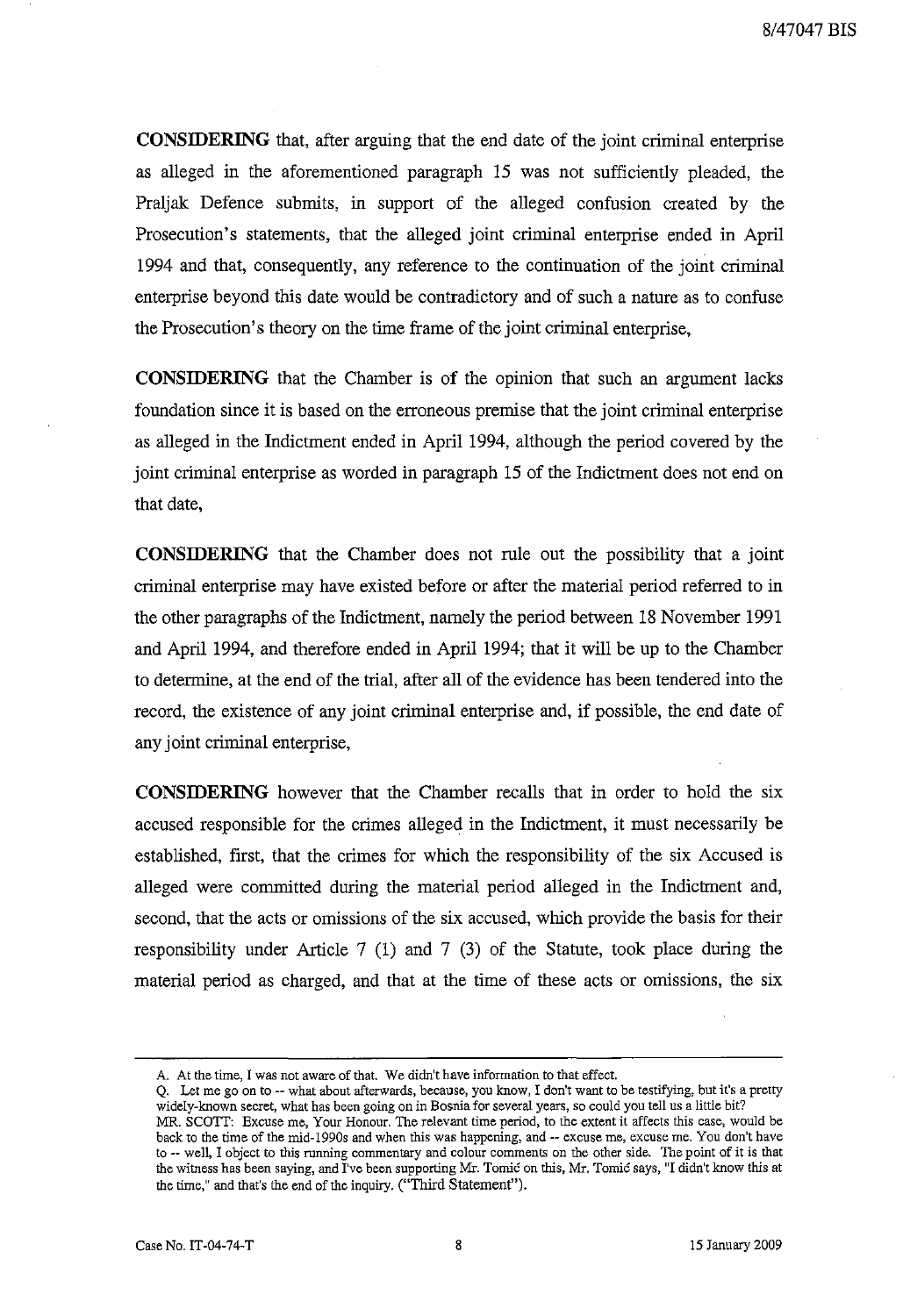accused had the requisite *mens rea* to be held responsible under the mode of responsibility in question, $22$ 

**CONSIDERING** as a result that only criminal conduct, in the form of a joint criminal enterprise or any other form of responsibility alleged in the Indictment, taking place during the alleged material period, that is from 18 November 1991 to April 1994, may form the basis for the conviction of the accused,

**CONSIDERING** that the Chamber therefore does not see how the absence of an indication of a specific end date for the alleged joint criminal enterprise would constitute an obstacle to the preparation of the Accused Praljak's defence since for its part the material period is clearly determined,

**CONSIDERING** furthermore that the Chamber agrees with the Prosecution that the Third Statement was completely taken out of context by the Praljak Defence, and that the Prosecution's First Statement and Second Statement sought to argue the relevance of post-1994 evidence,

**CONSIDERING** that, insofar as it may be necessary, the Chamber recalls that evidence relating to facts before or after the material period alleged in the Indictment, that is the period from 18 November 1991 until April 1994, may be adduced and admitted when such evidence is relevant and probative and satisfies the criteria for the admissibility of documents as required by the Chamber's decisions in this regard,  $2<sup>3</sup>$ 

**CONSIDERING,** for example, that the Chamber may validly rely on evidence relating to facts before or after the material period alleged in the Indictment when this evidence is aimed at clarifying a given context, establishing by inference the elements, in particular the *mens rea,* of criminal conduct occurring during the alleged material period or at demonstrating a consistent pattern of conduct,  $^{24}$ 

**CONSIDERING** that, contrary to the Praljak Defence claim, such evidence is appropriate for presenting a link with the present case and may be admitted if it satisfies the admission criteria recalled above,

*<sup>22</sup> See* Oral Ruling of 25 November 2008.

<sup>23</sup> *See* Oral Ruling of 25 November 2008.

*<sup>24</sup> See Prosecutor* v. *Nahimana et al.,* Case No. ICTR-99-52-A, Appeals Judgement, 28 November 2007, para. 315. *See* also Oral Ruling of 25 November 2008.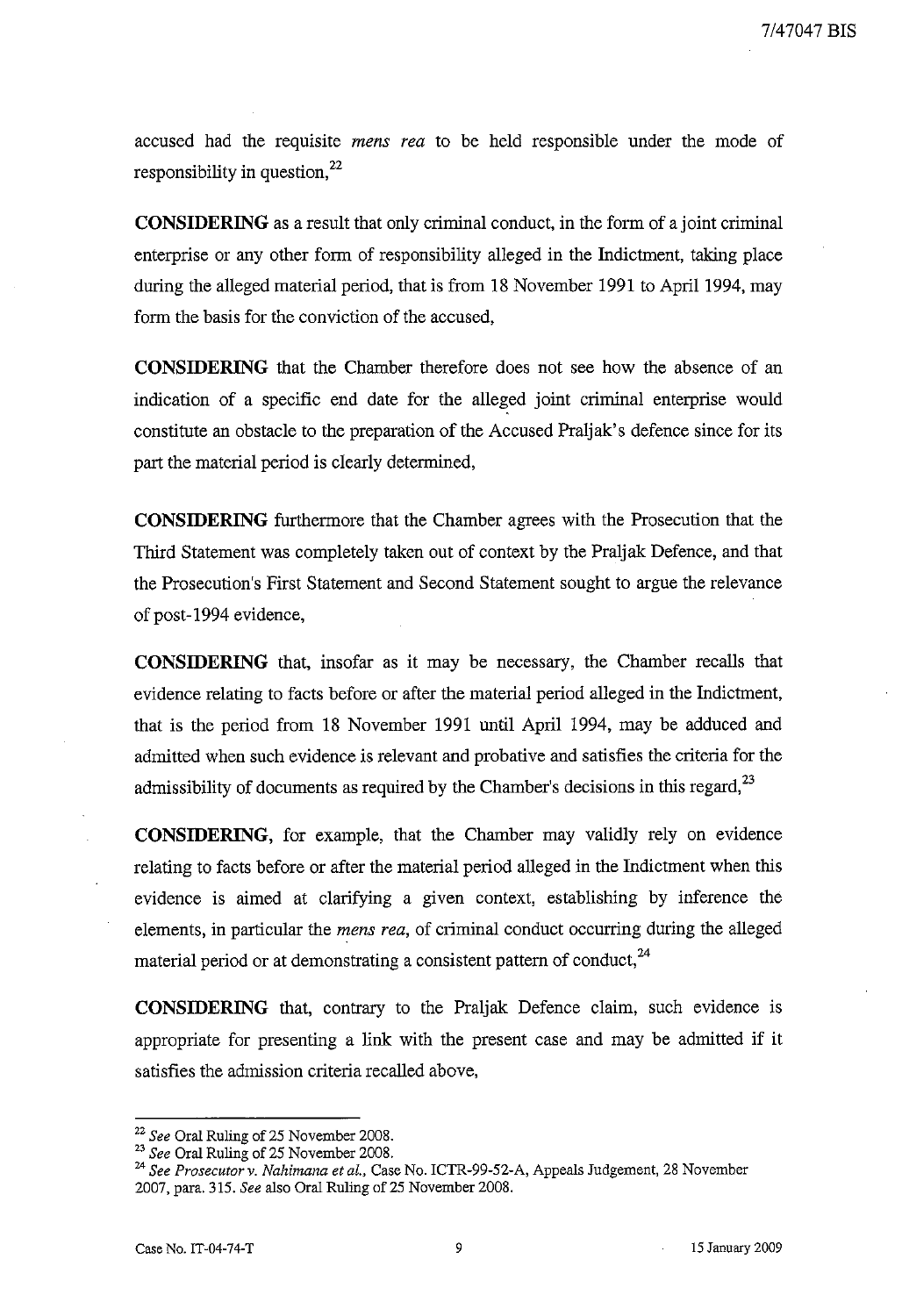**CONSIDERING** that these criteria for the admission of evidence relating to facts before or after the material period alleged in the Indictment apply equally to the Prosecution and to the Defence teams, such that the application made in the Praljak Motion on this point<sup>25</sup> is moot,

**CONSIDERING** that for all of the reasons thus set out, with the exception of this last point, the Motion need not be granted,

*<sup>25</sup> See* Motion, paras. 23-26 and 41.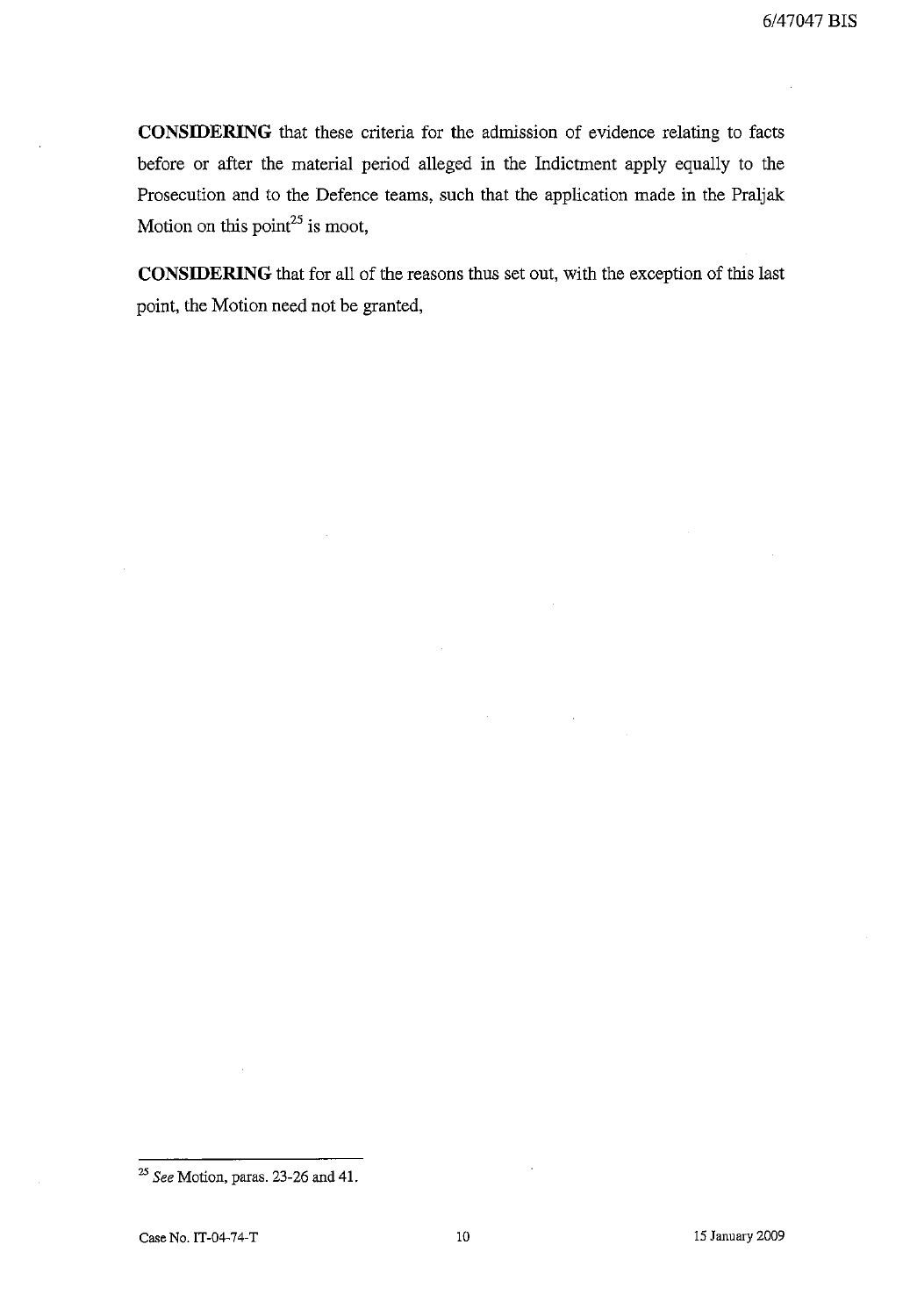#### **FOR THESE REASONS,**

**IN ACCORDANCE WITH** Articles 18 and 21 of the Statute and Rules 47, 54, 89 and 126 *his* of the Rules,

**DENIES** the Request for Leave to Reply,

**DISMISSES** as moot the part of the Motion regarding the criteria for the admission of evidence before and after the material period alleged in the Indictment,

#### **AND**

**DENIES** the Motion in all other respects.

**The Presiding Judge appends a separate concurring opinion to the decision.**

**Judge Stefan Trechsel appends a separate concurring opinion to the decision.**

Done in English and in French, the French version being authoritative.

*/signed/*

Jean-Claude Antonetti Presiding Judge

Done this fifteenth day of January 2009 At The Hague The Netherlands

**[Seal of the Tribunal]**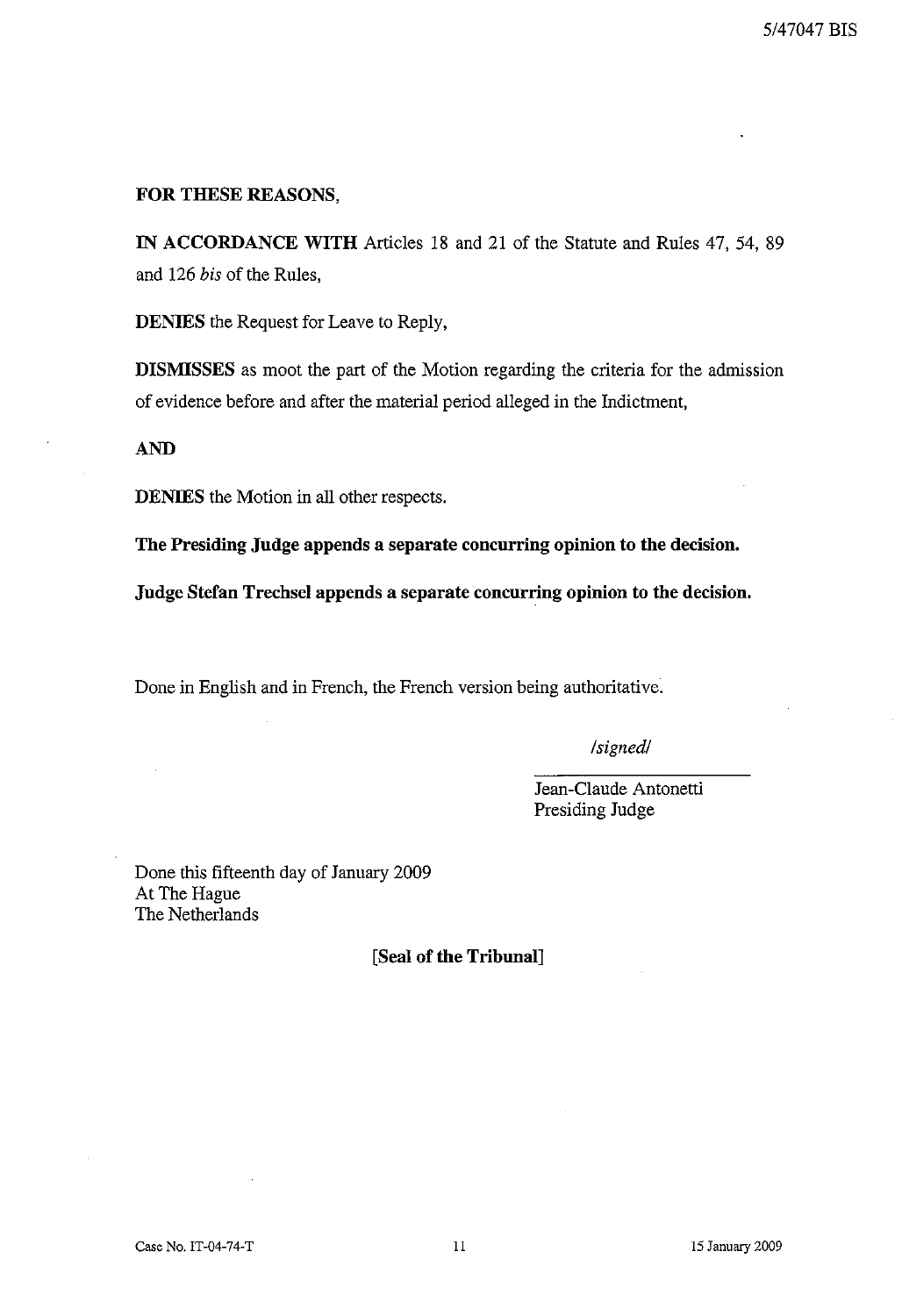# **SEPARATE OPINION OF PRESIDING JUDGE JEAN-CLAUDE ANTONETTI CONCERNING SLOBODAN PRALJAK'S MOTION FOR CLARIFICATION OF THE TIME FRAME OF THE ALLEGED JOINT** CRIMINAL ENTERPRISE

**The** Judges of the Trial Chamber have unanimously denied the Accused Praljak's request for clarification of the time frame of the joint criminal enterprise.

In the first "considering" on page 9, the Trial Chamber held that only criminal conduct, in the form of a joint criminal enterprise or any other form of alleged responsibility, taking place from 18 November 1991 to April 1994, could form the basis for a conviction of the accused.

This request for clarification and the denial thereof nonetheless allow me to set out **my** position clearly with regard to this joint criminal enterprise.

It is appropriate to recall that this concept, stemming from the jurisprudence in *Tadic,26* must be understood as a form of criminal responsibility within the meaning of Article 7 (1) of the Statute.

For the Prosecution, "the territorial ambition of the joint criminal enterprise was to establish a Croatian territory with the borders of the Croatian Banovina".<sup>27</sup>

According to paragraph 15 of the Second Amended Indictment of 11 June 2008 ("Indictment"), the specific objective of this joint criminal enterprise was to redraw the political and ethnic map of these regions so that they would be dominated by the Croats both politically and demographically.

The discussion started by the repeated requests of the Accused Praljak revolves around the terms **before and thereafter,** used in the first line of paragraph 15 of the Indictment.

According to the Indictment, this Joint Criminal Enterprise is alleged to have existed before **18 November 1991** and continued **after the month of** April 1994.

*<sup>26</sup> Prosecutor v. Dutko Tadic,* Case No. IT-94-1-A, Appeal Judgement, 15 July 1999, paras. 185 *et seq.* <sup>27</sup> Paragraph 15 of the Indictment.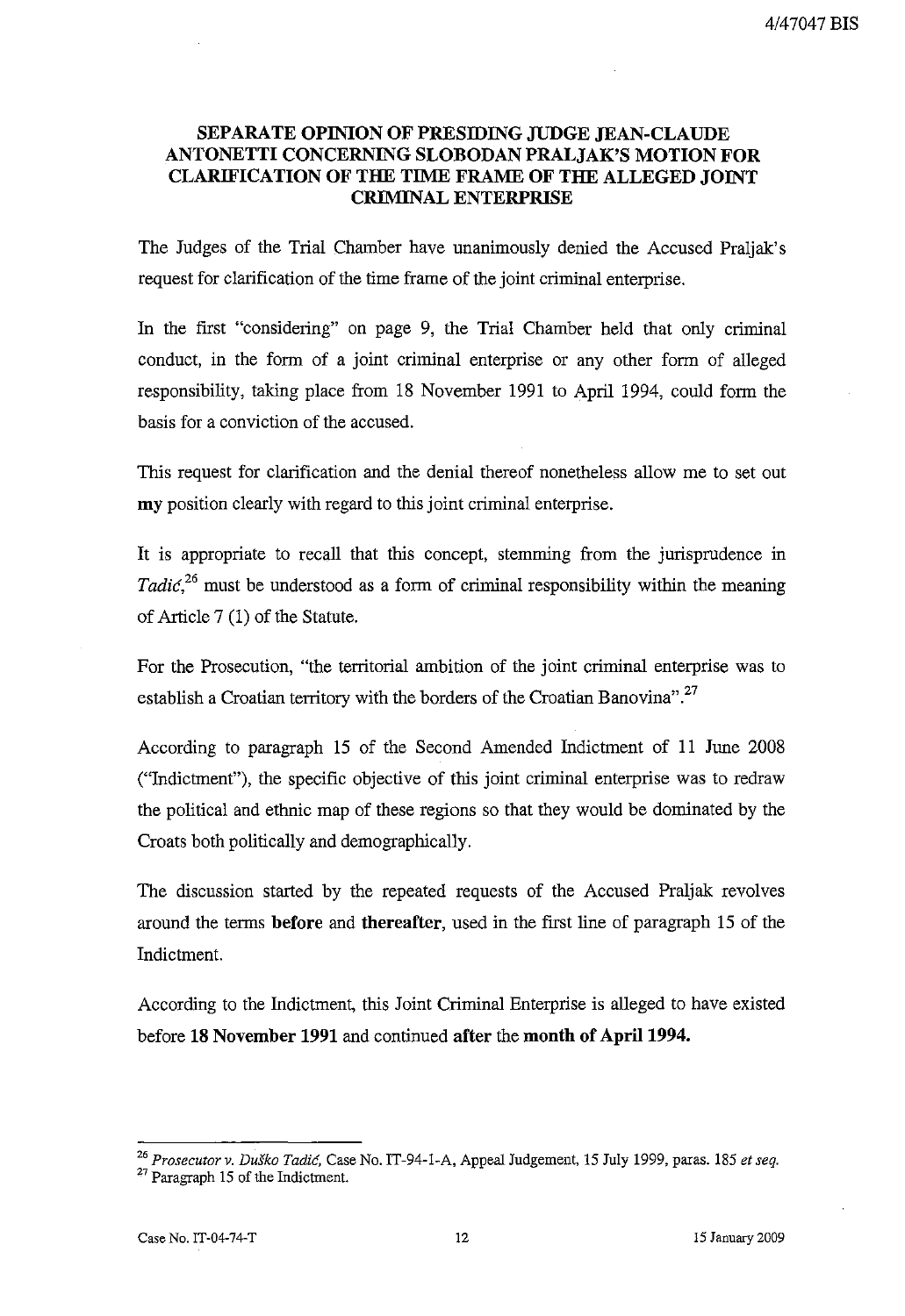The Chamber unambiguously states that the Accused may be held responsible only for acts committed between these two dates (18 November 1991 and April 1994) and in no way for acts committed outside these dates. $^{28}$ 

A reasonable trier of fact could, where appropriate, take into consideration evidence adduced by the parties which is related to facts before or after the period, on the understanding that according to the Prosecution the starting date of that period is 18 November 1991, the date when, according to paragraph 22 of the Indictment, the Croatian Community of Herceg Bosna was created.

A reasonable trier of fact should also consider, where appropriate, that the period covered by the criminal conduct ends in April 1994, as alleged in the Indictment.

Likewise, a reasonable trier of fact should clearly distinguish between the concept of a joint enterprise and the concept of a joint **criminal** enterprise.

**In** actual fact, the issue behind the question raised by the Defence for the Accused Praljak is, in my view, the issue of a consistent **pattern of conduct.**

This concept, which is defined in Rule 93 of the Rules of Procedure and Evidence, provides that evidence of a consistent pattern of conduct relevant to serious violations of international humanitarian law under the Statute may be admissible in the interests of justice.

Accordingly, a consistent pattern of conduct may have begun **before** 18 November 1991 and continued **thereafter,** beyond 1 March 1994.

Done in English and in French, the French version being authoritative.

*/signed/*

Jean-Claude Antonetti Presiding Judge

Done this fifteenth day of January 2009 At The Hague The Netherlands

## **[Seal of the Tribunal]**

<sup>&</sup>lt;sup>28</sup> Oral Ruling on the Time Frame of the Indictment, 25 November 2008, T(F) p. 34938.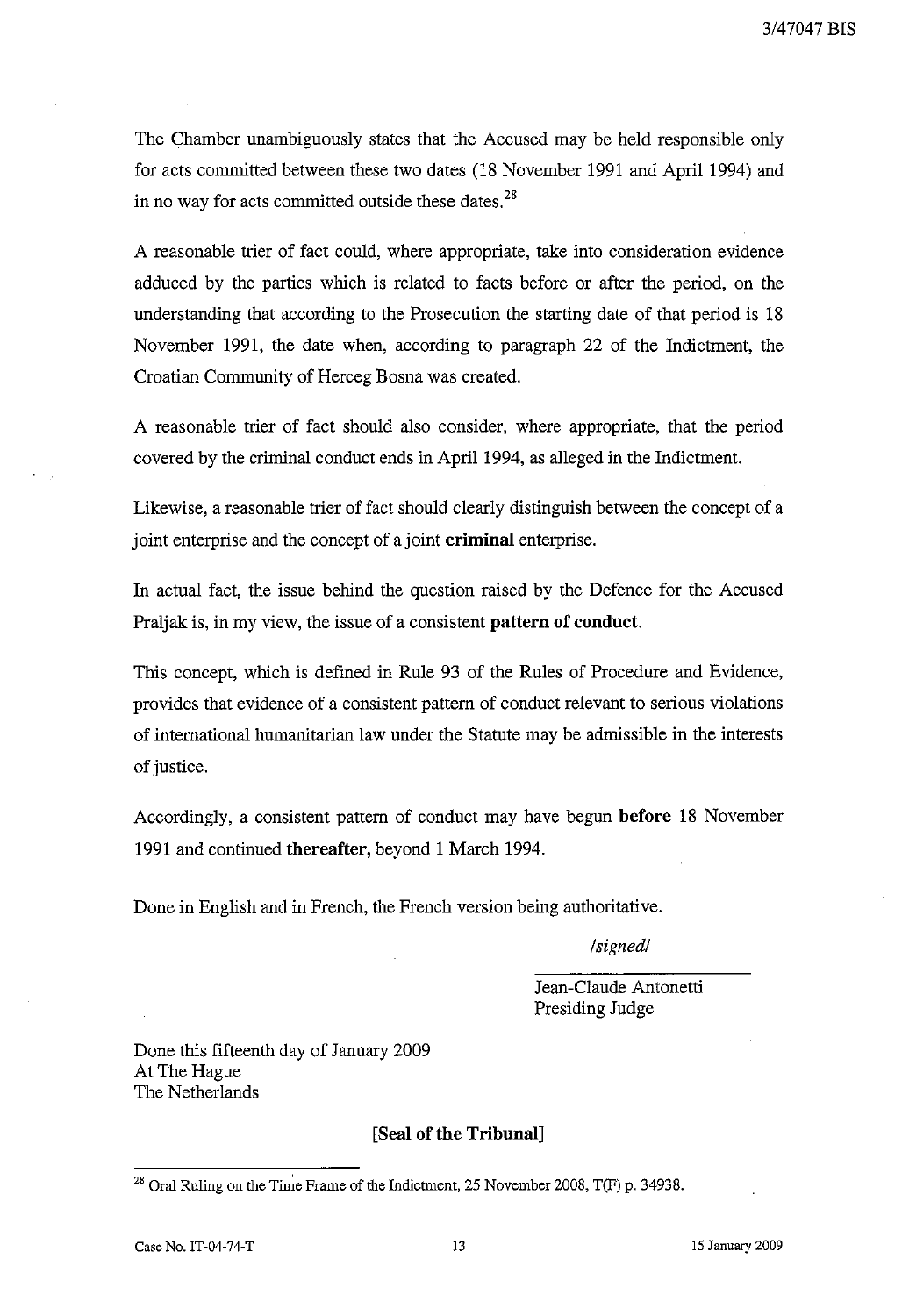## **SEPARATE CONCURRING OPINION OF JUDGE STEFAN TRECHSEL CONCERNING SLOBODAN PRALJAK'S MOTION FOR CLARIFICATION OF THE TIME FRAME OF THE ALLEGED JOINT CRIMINAL ENTERPRISE**

The Chamber unanimously and appropriately denied the Praljak Defence request for clarification. Nevertheless, I feel it necessary to add my opinion.

Indeed, I believe that the problem raised by the Praljak Defence proceeds on the basis of a misconception. Joint criminal enterprise (JCE) does not constitute a crime and therefore is not punishable as such. Discussing JCE *in abstracto* would amount to "putting the cart before the horse". The starting point must be a crime alleged in the Indictment under Articles 2 to 5 of the Statute. Only after the existence of such a crime has been established does the issue of an accused's individual responsibility arise. The relevant provisions in this respect are set out in Article 7 of the Statute. The jurisprudence of this Tribunal, beginning with the Tadic Appeals Judgement, has interpreted this Article as including the JCE mode of responsibility.

There is no doubt that the Indictment alleges that the crimes charged were committed during the material period of 18 November 1991 to the end of April 1994. **It** is true that the wording of paragraph 15 of the Indictment alleges the existence of the JCE before and after these dates. That allegation, however, bears no relevance for the Trial Chamber. Should it be shown that a JCE existed, it must have existed at the very moment the underlying offence was committed.

That said, the question may also arise as to how the existence of a JCE may be proved. More specifically, may facts alleged to have occurred before or after this material period be considered by the Chamber? Here, the answer must be yes. Both the preparatory acts and the continuation of an activity may, where appropriate, present indicia supporting the conclusion that a JCE existed at the moment the crime in question was committed. Moreover, that conclusion applies to the proof of the crime itself. In this connection, it suffices to cite the example of the possibility of subsequent confessions, or the discovery of a mass grave.